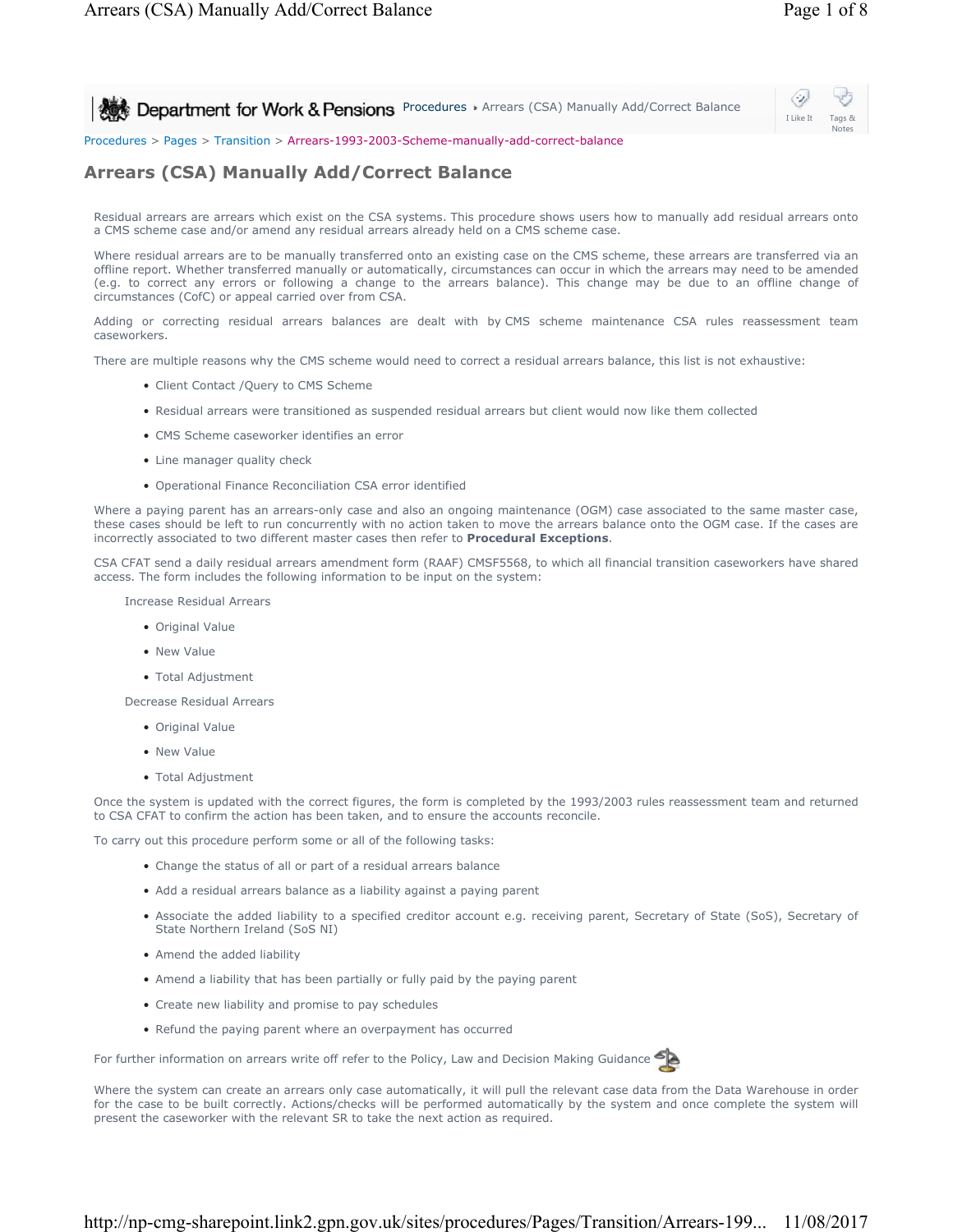Once the arrears only cases have been created, the system will generate arrears due on the paying parents account that mirror those received from the CSA.

The system checks the receiving parent's arrears decision as recorded on the CSA, and where the receiving parent had indicated to the CSA they wanted their arrears to be written off but arrears are still showing owed to the receiving parent, a work item will be generated for the caseworker to investigate and contact them to confirm a further write off. For more information see Resolve Financial Transition Exceptions.

If there has been an overpayment while the case was still open on CSA corrections will need to be made. For more information refer to CSA Overpayment.

This procedure uses the terms receiving parent and paying parent.

The receiving parent is the parent who receives or who is expected to receive child maintenance, known as the parent with care (PWC) or person with care (PeWC) on the system and in legislation. The paying parent is the parent who pays or who is expected to pay child maintenance, known as the non resident parent (NRP) on the system and in legislation.

The financial intervention control team (FICT) may reverse a payment on a paying parents case due to Deduction From

Benefit Reversals, Direct Debit Indemnities, Credit/Debit Card Charge Backs. There may be times when the funds have been allocated to residual Secretary of State arrears, when this occurs the residual arrears must be adjusted on the paying parents case. For more information refer to **Correct Residual Arrears (SoS)** in **Procedural Exceptions**.

 Where an exception is received and the arrears balance cannot be added or corrected, follow the Resolve Financial Transition Exceptions process.

Where a paying parent has an arrears-only case and also an ongoing maintenance (OGM) case associated to the same master case group these cases should be left to run concurrently, with no action taken to move the arrears balance onto the OGM case. If the cases are incorrectly associated to two different master cases then refer to **Procedural Exceptions**.

If you are a BAU CMS scheme caseworker and have identified that the CSA balance is incorrect raise the SR detailed at

**step 30** and **31**. Record in the SR notes the reason you believe the balance is incorrect and set the SR status to **Pending Assignment**. This will route the case to the CSA rules reassessment team who will carry out the required action.

Where there has potentially been an overpayment while the case was open on CSA systems further investigation is necessary. For more information refer to CSA Overpayment.

### **Check for existing residual arrears balance**

#### **1993/2003 Rules Reassessment Team Actions**

- 1. Have the paying parent details available and access the **Contact Summary** screen. If adding a residual arrears balance, have the CSA report details available.
- 2. Select the **Contact Last Name** hyperlink and navigate to **Financial Accounts**.
- Select the **Account Number** hyperlink and then the **Payment Schedule** view. 3.

 $\bm{L}$ The CMS will provide account reconciliation information to Client Fund Account Team (CFAT) based on steps 4 - 14. It is therefore very important that where there is no existing balance already held, these steps are followed exactly.

Check if the paying parents liability schedule has any related residual arrears transactions (i.e. a residual arrears balance has 4. already been added). If there are existing residual arrears transactions go to **step 29**. If there are no existing transactions go to **step 5**.

### **Create Service Request/Add residual arrears balance**

- 5. Create a new service request (SR) and from the drop down lists select:
	- **Process = Transition**
	- **Area = Set Up/Amend Residual Arrears**
	- **Sub Area = Add Residual Arrears**
- 6. Link the SR to the transition case you are adding arrears to.
- 7. You have linked the SR to the case, select the appropriate reason according to the action you are taking.

The reason selected here determines an entry on the report which Client Fund Account Team colleagues will use to reconcile accounts. It's very important that the appropriate drop down option is selected so that CFAT can reconcile accurately.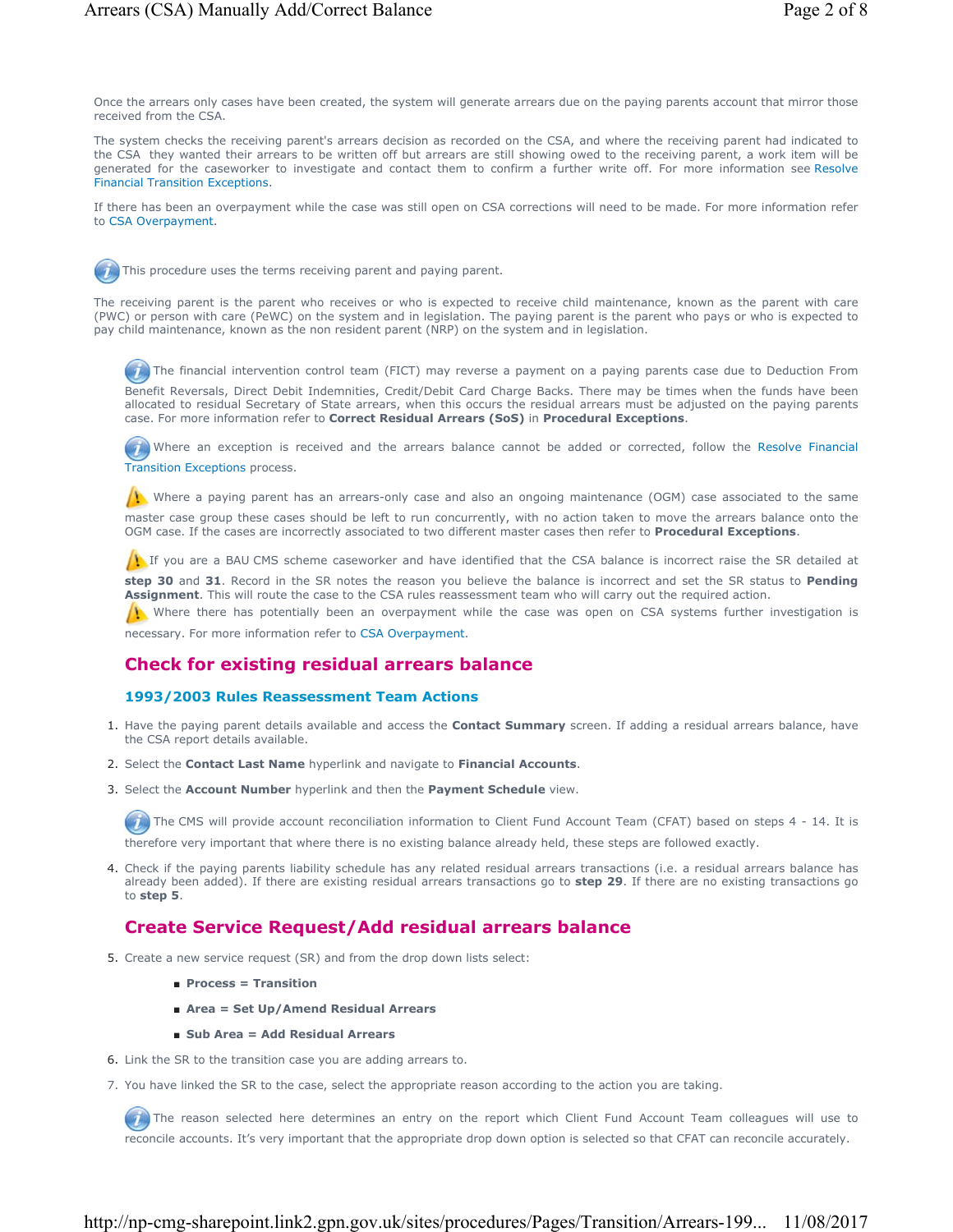- When creating a legacy arrears balance due to Financial Transition, select **Financial Transition**
- When creating a legacy arrears balance where one did not already exist, due to BAU activities e.g. a change of circumstances or receipt of a Residual Arrears Amendment Form (RAAF) select **Maintenance**.
- 8. Update the **SR status** to **In Progress**. The CMS System generates an activity plan.
- 9. Select the More Tabs button and access Residual Arrears Set Up, using the arrears balances, creditor details and due types from the CSA report, add an entry in the **Residual Arrears Set Up**.
- 10. Select **New** and then **Add NRP's BaNCS account**.
- 11. In the **Setup** Applet complete the following fields:
	- Due Type
	- Payable to Type (PWC or SOS)
	- PWC Account
	- Due Date (The due date to be entered for all residual arrears due types that have transitioned from the CSA will be the Transition Date)
	- Reason

**E** Ensure the PWC account selected is active. Selecting an inactive account will cause error.

- 12. Due Type: Select one of the following from the drop down list:
	- Residual Arrears (SoS GB)
	- Residual Arrears (SoS NI)
	- Suspended Residual Arrears (PWC)
	- Suspended Residual Arrears (SoS NI)
	- Suspended Residual Arrears (SoS GB)
	- Deferred Residual Arrears (PWC)
	- Deferred Residual Arrears (SoS GB)
	- Deferred Residual Arrears (SoS NI)
	- Residual Arrears (PWC)
- 13. Record each creditor e.g. receiving parent, Secretary of State (SoS), Secretary of State Northern Ireland (SoS NI). Also add the paying parent details in this screen.

Each entry must contain whichever due types above are applicable. For further information on arrears write off refer to the Policy, Law and Decision Making Guidance

14. Select **Send To BaNCS** to send the arrears balances to BaNCS. The paying parent liability schedule is updated on the system.

### **Arrears write off**

- Where a residual arrears balance owed to the receiving parent is over £5.00, check the receiving parents decision regarding 15. arrears as supplied from CSA. For all other types of arrears (e.g. SoS arrears), go to **step 20.**
- 16. When the receiving parent arrears balance is under £5.00, adjust the arrears balance down to zero. Issue CMSL6300 to the receiving parent to confirm the write off, suspend the balance and record the **Reason** as **Write Off** on the off system tracker. For more information refer to Arrears - Suspend, Write Off Tracker.
- 17. When the Receiving parent has requested write off, and the arrears balance is greater than £5.00 but less than £500 has been transitioned from CSA take the following action:
	- Issue CMSL6300 to the receiving parent to confirm write off of the additional arrears identified
	- Pause the **Add/Correct Residual Arrears Balance** SR for 14 days to await a response
	- For more information refer to Arrears Write Off
- 18. When the receiving parent requested the debt to be written off and the arrears balance is £500 or greater and has transitioned from CSA take the following action: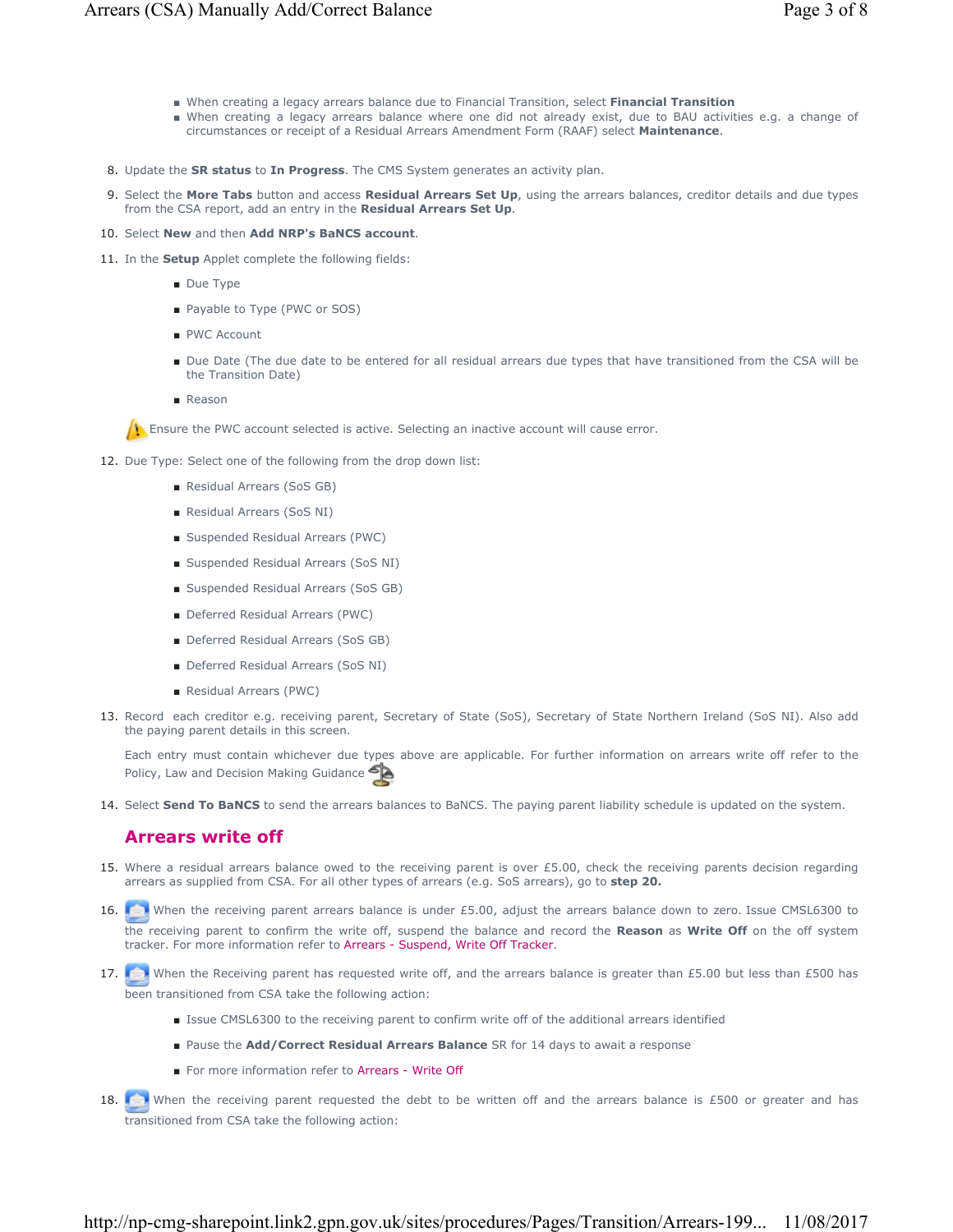- Pause the Add/Correct Residual Arrears Balance SR for five days to allow CSA time to complete the debt anomalies investigation.
- After the five day pause has lapsed, issue CMSL6300 to the receiving parent to confirm the write off of the additional arrears identified.
- Pause the **Add/Correct Residual Arrears Balance** SR for a further 14 days to await a response.
- When the receiving parent confirms they want the arrears to be written off, adjust the residual arrears balance owed to the 19. receiving parent down to zero and record the reason in the notes tab as **Write Off the receiving parent arrears at the receiving parent request**.
- 20. If the receiving parent does not respond to the communication assume they wish to have the arrears pursued. Continue the financial transition process to schedule the remaining arrears.
- 21. Update the arrears SR **Notes** field to advise that the arrears balance has been added and the case has been transferred for arrears negotiation as a result of Case Closure.
- 22. Return to the original transition SR, update the **Resolution Code** to **Liabilities Updates Successful**.
- 23. Change the SR **Status** to **Closed** and the **Sub Status** to **Complete**.
- 24. To generate the arrears negotiation process for the new arrears balance, create a new SR at paying parent contact level, using the following options:
	- **Process = Arrears**
	- **Area = Arrears Management**
	- **Sub Area = Action Missed Payment**
- 25. Link the SR and update the status of the SR to In Progress.

When the case is not arrears only and is a pre indicative calculation, you will not be required to generate this SR as the transitioned debt will be picked up through the business as usual processes. You should close any existing Action Missed Payment SRs in these instances.

- 26. If the case is arrears only set the Arrears Only Casegroup Flag:
	- Access the **My Service Request** view.
	- If not visible add the **Arrears Only Casegroup** column to the available columns.
	- Mark the **Arrears Only Casegroup** flag to '**Y**'
- 27. Select the required Reason code and link the SR to the Case Closure case you are adding arrears to.
- 28. Change the SR Status to **Pending Assignment**. Work allocation will be triggered to assign the SR to the case owner.

# **Identify Enforcement and/or Liability Order Actions**

If outstanding enforcement and/or liability order (LO) actions are present on a transitioned case, you need to check the case 29. details on the CSA systems and establish the actions that will need to be taken. Check for the **Legacy Ongoing Enforcement Indicator** by accessing the **More Info** tab within the **Case Detail** view. If the indicator is present follow Enforcement-liability order actions check CSA scheme

# **Correct residual arrears balance**

 If you are a BAU CMS scheme caseworker and have identified that the CSA balance is incorrect, complete **steps 30** and **31**. Ensure liabilities are not/have not been suspended prior to arrears amendment action request to CSA teams. The CSA cannot amend residual arrears if the liabilities have been suspended by BAU for write-off action. Record in the SR notes the reason you believe the balance is incorrect and set the SR status to Pending Assignment. This will route the case to the 1993/2003 rules reassessment team who will carry out the required action.

Check if the arrears are suspended. The system will not allow suspended debt to be corrected and will result in the SR going Error Critical.

30. Check that the paying parents liability schedule has any related residual arrears transactions (i.e. a residual arrears balance has already been added).

CMS will provide account reconciliation to CFAT based on **steps 31 - 46**. It is therefore very important that these steps are followed only to amend a balance which already exists on CMS. If there is no existing balance currently held on CMS, refer to **steps 4 – 14**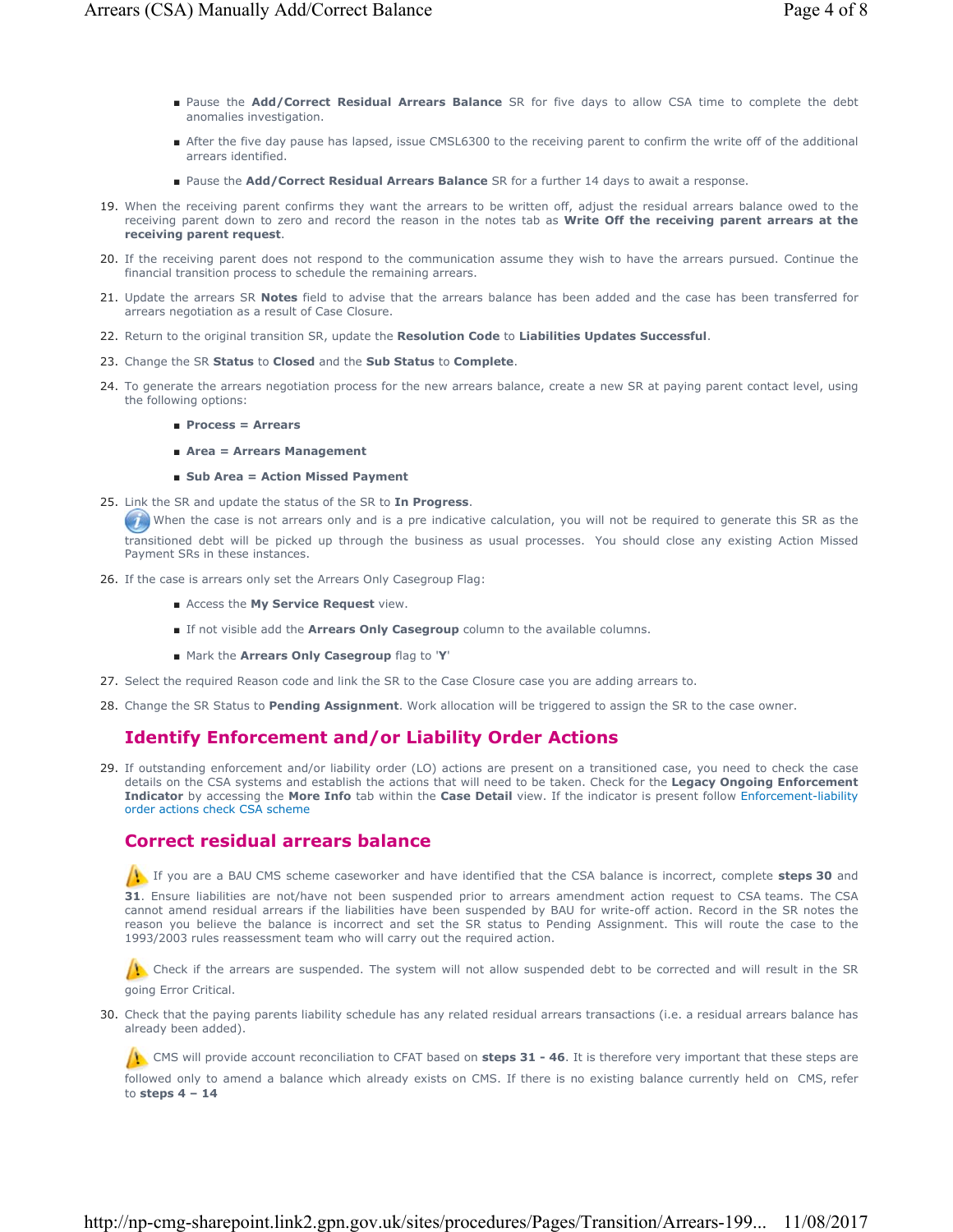If the residual arrears posting dates of residual arrears for Legal Enforcement needs amending pleased follow **steps 31 to 44** 

- Where you have completed an offline calculation which has resulted in a change to the residual arrears balance, as part of the 31. perform offline calculation process, or you have identified an error in the arrears balance as part of the reconcile transitioned arrears process which has altered the arrears amount, create a new SR and from the drop down lists select:
	- **Process = Transition**
	- **Area = Set Up/Amend Residual Arrears**
	- **Sub Area = Correct Residual Arrears**
- 32. After you have linked the SR to the case, select the appropriate reason according to the action you are taking.

The Reason selected here determines an entry on the report which Client Fund Account Team colleagues will use to reconcile accounts. It's very important that the appropriate drop down option is selected so that CFAT can reconcile accurately.

- When creating a legacy arrears balance due to an error when adding at Transition, for example, mis-typing, select **Error Correction**
- When amending a legacy arrears balance due to a change to a Legacy arrears balance already held on CMS, for example, a change of circumstances or receipt of a Residual Arrears Amendment Form (RAAF) select **Maintenance**.
- 33. Select **Residual Arrears Set Up** on the drop down list to view the BaNCS screen, and then select **New**.
- Select the paying parents **BaNCS Account Number**. The paying parent will be issued with a BaNCS number automatically 34. when a new case is opened on the system.
- 35. Select Get Liability Schedule to retrieve all of the paying parents residual arrears liabilities. Choose the liability amount that needs to be corrected.

Only correct one arrears item at a time. Correcting more than one may lead to issues on the case.

- Select a reason from the drop down list and then select **Reverse Arrears**. This sends the information to BaNCS and the 36. selection transition is marked as inactive.
- 37. Enter the reason for the arrears amendment in notes as **Financial**.
- 38. Update the status of the SR to In Progress and complete all the activities. If the corrected residual arrears balance needs to be entered please follow steps 39 to 43
- 39. In the **Setup** Applet complete the following fields:
	- Due Type
	- Payable to type (PWC or SoS)
	- PWC Account
	- Due Date (The due date to be entered for all residual arrears due types that have transitioned from the 1993/2003 Scheme will be the Transition Date, which can be found in the **NRP Contact More Info** Tab)
	- Reason
- 40. Due Type: Select one of the following from the drop down list:
	- Residual Arrears (SoS GB)
	- Residual Arrears (SoS NI)
	- Suspended Residual Arrears (PWC)
	- Suspended Residual Arrears (SoS NI)
	- Suspended Residual Arrears (SoS GB)
	- Deferred Residual Arrears (PWC)
	- Deferred Residual Arrears (SoS GB)
	- Deferred Residual Arrears (SoS NI)
	- Residual Arrears (PWC)
- 41. Record each creditor e.g. receiving parent, Secretary of State (SoS), Secretary of State Northern Ireland (SoS NI). Each entry must contain whichever due types above are applicable. For further information on arrears write off refer to the Policy, Law and Decision Making Guidance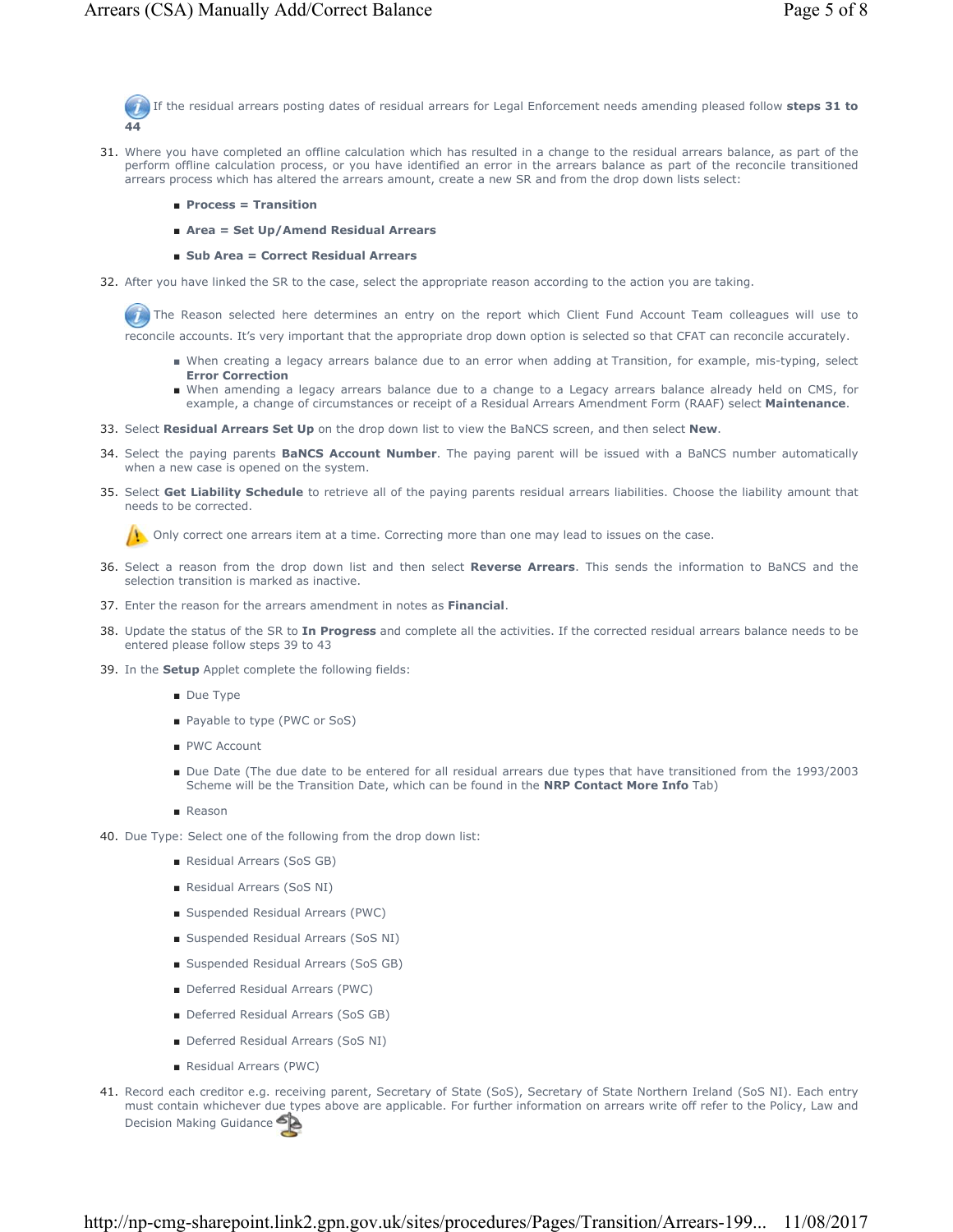- 42. Enter the correct amount of outstanding residual arrears for the selected Due type.
- 43. Select **Send To BaNCS** to send the arrears balances to BaNCS. The Paying parent liability schedule is updated on the system.
- 44. Update the status of the SR to **Closed** and the sub status to **Complete**.
- 45. Check that the paying parent's account balances up. If the paying parent has made an overpayment, you should consider refunding/reimbursing the paying parent. For further information refer to the Payment - Non Standard.
- If a refund is not required and the paying parent still has arrears, refer to **steps 32-33** to generate the paying parent's 46. payment schedule. Ensure that the amended arrears balance has been correctly applied to the schedule. If any further transactions need to be corrected, repeat **steps 34-35**. If there are no further transactions to be corrected, go to **step 41**.
- 47. Generate the arrears negotiation process by creating a new SR and selecting the following from the drop down lists:
	- **Process = Arrears Management**
	- **Area = Arrears Management**

#### ■ Sub Area = Action Missed Payment

- 48. Update the arrears SR Notes field to advise that the arrears balance has been added and the case has been transferred for arrears negotiation as a result of Case Closure.
- 49. Change the Sub Status to Pending Assignment. Work allocation is triggered to assign the SR to the maintenance service arrears collection team, who will negotiate the residual arrears balance with the paying parent.
- 50. Update the **Resolution Code** to **CofC Accepted**.
- Change the SR **Status** to **Closed** and the **Sub Status** to **Complete**. 51.

(1) All changes to residual arrears (such as moving from one case to another or making them active when previously suspended) including moving an 'Arrears Only' cases to newly opened maintenance cases. Require a **CMSF5568** (Residual Arrears Amendment Form.) Fill in section 6 to returning an send the form to CSA CFAT (Operational Finance). To access the **CMSF5568** select the following link: http://intralink.link2.gpn.gov.uk/1/csa/btools/forms/2012 scheme/forms/index.asp

#### Arrears-only and OGM cases incorrectly associated to different master cases

Where a paying parent has an arrears-only case and an ongoing maintenance (OGM) case associated to the same master case, these cases should be left to run concurrently with no action taken to move the arrears balance onto the OGM case.

If the cases are incorrectly associated to two different master cases, firstly follow the guidance in **Details** to correct the residual balance.

Once the residual arrears have been removed from the case, close the master case associated with the arrears-only case. For more information refer to Close Case (Collect and Pay).

Following the closure of the arrears-only case, add the residual arrears to the OGM case. Follow the guidance in **Details** to add the residual arrears.

Correct Residual Arrears (SoS)

# **Correct residual arrears balance**

- 1. Create a new SR and select the following:
	- **Process = Transition**
	- **Area = Set Up/Amend Residual Arrears**
	- **Sub Area = Correct Residual Arrears**
- 2. Select **Residual Arrears Set Up** on the drop down list to view the BaNCS screen, and then select **New**.
- 3. Select the paying parents BaNCS Account Number.
- 4. Select Get Liability Schedule to retrieve all of the paying parents residual arrears liabilities. Choose the liability amount that needs to be corrected.
- 5. Select Reverse Arrears Balance, then Send to BaNCS to submit the reversal of the arrears entry. The selected arrears transaction will be marked as inactive.
- 6. Enter the reason for the arrears amendment in the notes tab.
- 7. Update the **Status** of the SR to **In Progress** and complete all the activities.
- 8. Update the **Status** of the SR to **Closed**, and the **Sub Status** to **Complete**.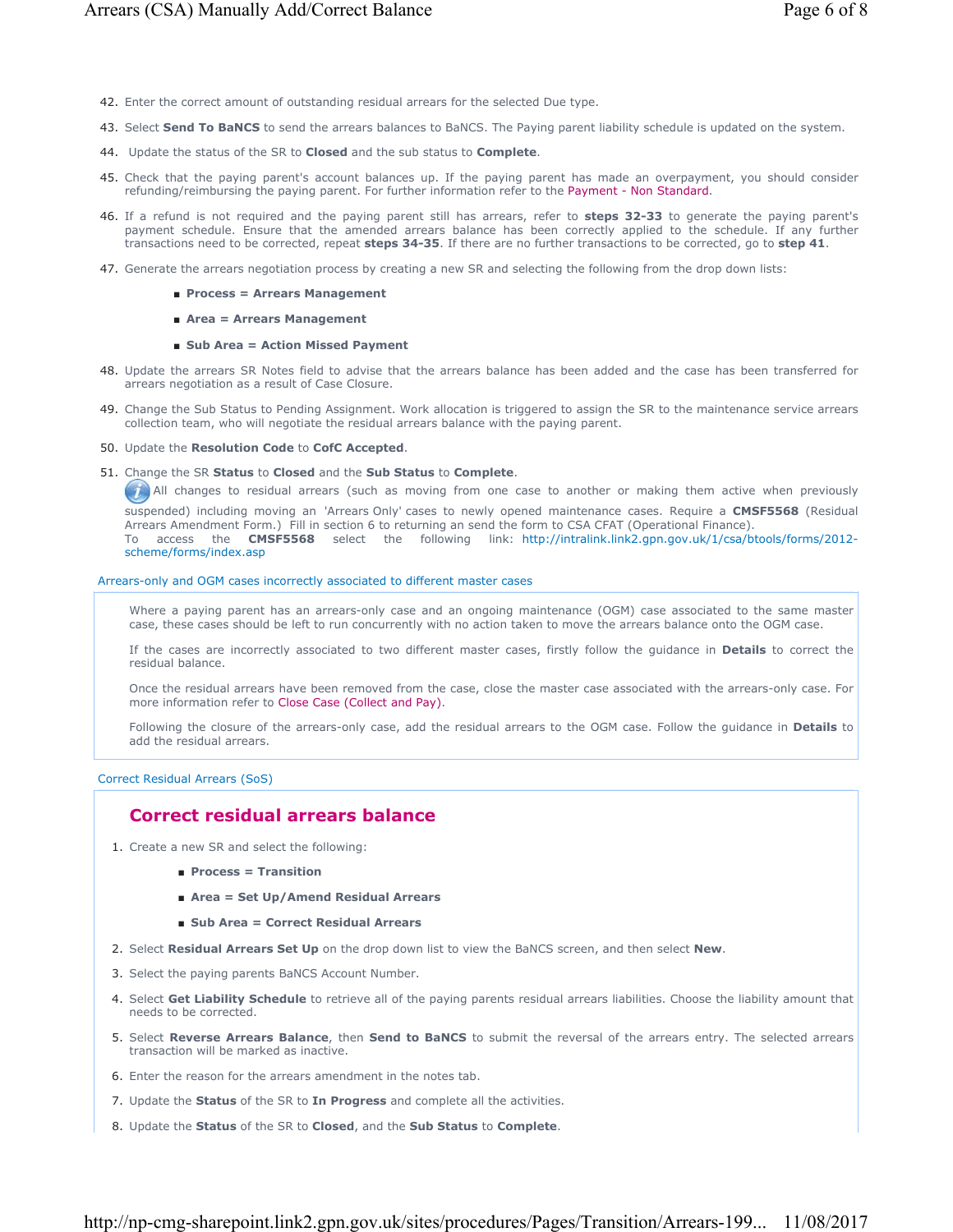# **Add residual arrears balance**

- 9. You will now need to add the residual arrears back onto the paying parents case.
- 10. Create a new SR on the paying parents case and select the following:
	- **Process = Transition**
	- **Area = Set Up/Amend Residual Arrears**
	- **Sub Area = Add Residual Arrears**
- 11. Update the SR **Status** to **In Progress**.
- 12. Select the More Tabs button and access Residual Arrears Set Up. Using the arrears balances add an entry in the Residual **Arrears Set Up**.
- 13. Select **New** and then **Add NRP's BaNCS Account**.
- 14. In the **Setup** applet complete the following fields:
	- Due Type
	- Payable to type (SoS)
	- PWC Account
	- Due Date
	- Reason
- 15. Due type: Select one of the following from the drop down list:
	- Residual Arrears (SoS GB)
	- Residual Arrears (SoS NI)
- 16. Record each creditor, Secretary of State (SoS), Secretary of State Northern Ireland (SoS NI). Also add the paying parent details in this screen.
- 17. Each entry will need to contain whichever due types above are applicable. For more information refer to the Law and Policy Handbook
- 18. Select **Send to BaNCS** to send the arrears balances. The paying parent liability schedule will be updated on the system.
- 19. Update the arrears SR Notes field to advise that the arrears balance has been added then update the Resolution Code to **Liabilities Updates Successful**.
- 20. Change the SR **Status** to **Closed** and the **Sub Status** to **Complete**.

If the full amount of the payment failure was allocated to the SoS, all actions will be complete. However if any of the failed payment was paid out to the receiving parent you will need to complete an Admin Drawdown and Create Cost on the paying parents case. For More information refer to **Admin Account – Request Funds** and **Create Cost**.

CMSF5568 - Residual Arrears Amendment Form

Edit this page to modify your web part content.

CMSL6300 Please confirm that you would like us to write-off your arrears

Letter to ask PWC what to do with additional arrears following write off.

Arrears Negotiation and Missed Payments

Arrears Only Case (CSA) - Manual Set Up

Manual Arrears Report (CSA) - Process

Arrears - Write Off

CSA Overpayment

Enforcement Actions (CSA) - Input

General Ledger Journals

CSA Case Closure (Arrears) - Summary